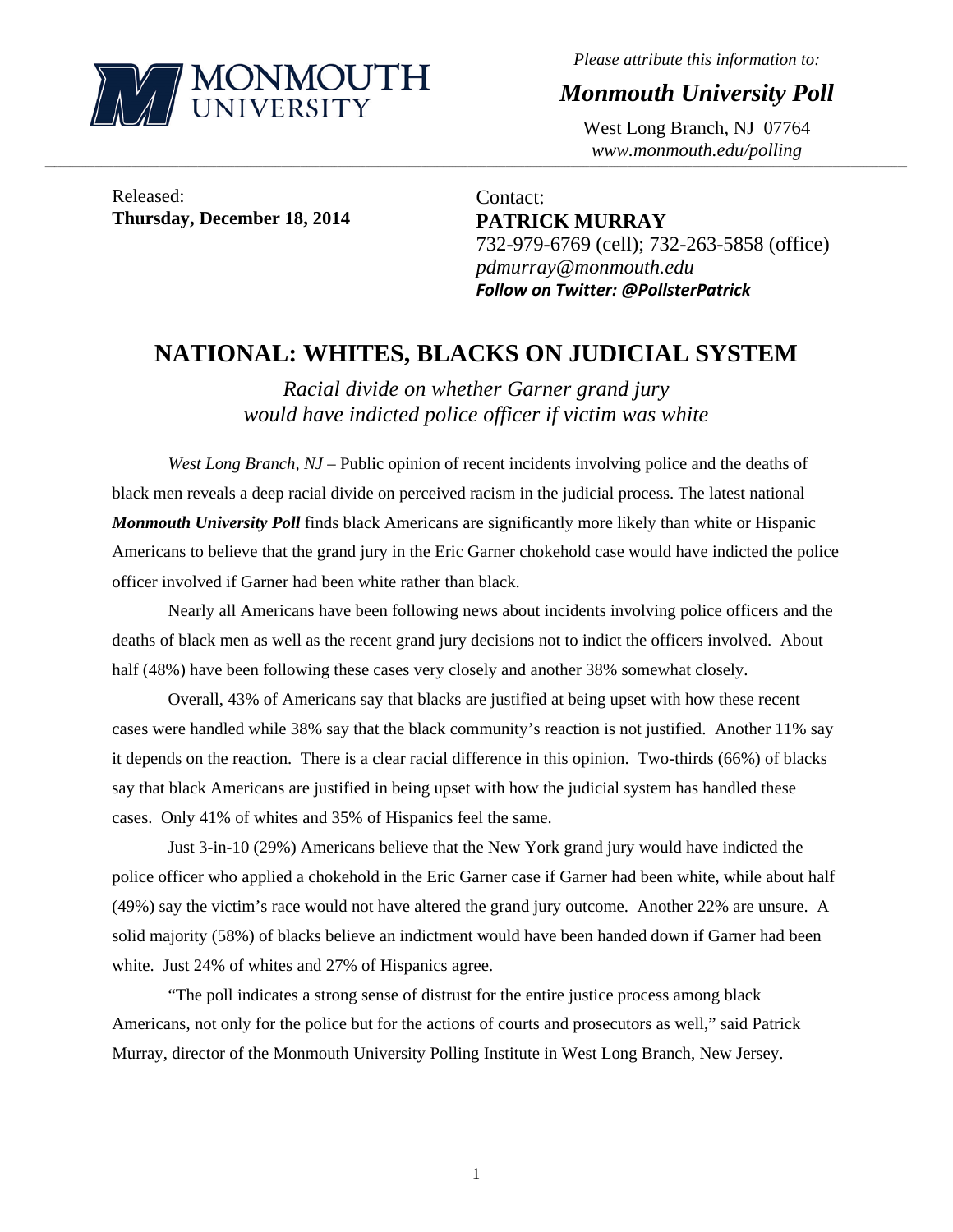Overall, 1-in-3 (33%) Americans feel that police officers are more likely to use excessive force against a black culprit than a white culprit when faced with a difficult or dangerous situation. A majority (58%), though, feel that police are just as likely to use excessive force against black and white culprits given the same type of situation. Again, there is a stark racial divide on this opinion. Blacks (64%) are significantly more likely than either Hispanics (35%) or whites (26%) to say police are more likely to use excessive force when dealing with a black individual in a dangerous situation.

 Most Americans (56%) believe that racism is no more prevalent among police officers than it is among other groups in society. Another 25% say there is more racism among the police and 12% say there is less racism among the police. Just under half (48%) of blacks feel that police are more racist than other segments of society. Only 24% of Hispanics and 19% of whites feel the same.

 One aspect of these recent incidents is that news and discussion about them exploded on social media, which is one of the reasons why 3-in-4 (73%) Americans report having watched the Garner arrest video. Some have speculated that this may have led to more confrontation as friends and acquaintances voiced differing views on these issues. The *Monmouth University Poll* asked about these interactions and found that 1-in-5 (19%) Americans say that a friend or coworker expressed an opinion about these incidents that really upset them. This includes 28% of blacks, 25% of Hispanics, and 15% of whites.

 About half (49%) of this group say the distressing comment was made in person, 25% say it was made on social media, and another 25% of this group say they were upset by comments made both in person and on social media. Two-thirds (65%) of this group say the offending opinion was expressed by someone who is the same race as them, while just 22% say the comment came from someone of a different race and 12% say they heard or read comments from friends of both the same and different races as them.

The *Monmouth University Poll* was conducted by telephone from December 10 to 14, 2014 with 1,008 adults in the United States. This sample has a margin of error of + 3.1 percent. The poll was conducted by the Monmouth University Polling Institute in West Long Branch, New Jersey.

*The questions referred to in this release are as follows:*  (\* Some columns may not add to 100% due to rounding.)

1. How closely have you been following news about recent incidents involving police officers and the deaths of black men – very closely, somewhat closely, not too closely, or not at all closely?

|                    |              |     | <b>PARTY ID</b> |     |       | GENDER |       | AGE   |       |       | RACE  |                 |
|--------------------|--------------|-----|-----------------|-----|-------|--------|-------|-------|-------|-------|-------|-----------------|
|                    | <b>TOTAL</b> | Rep | Ind             | Dem | Male  | Female | 18-34 | 35-54 | $55+$ | White | Black | <b>Hispanic</b> |
| Very closely       | 48%          | 45% | 50%             | 49% | 54%   | 42%    | 39%   | 48%   | 56%   | 45%   | 72%   | 48%             |
| Somewhat closely   | 38%          | 41% | 36%             | 39% | 34%   | 43%    | 42%   | 37%   | 37%   | 42%   | 21%   | 32%             |
| Not too closelv    | 8%           | 9%  | 10%             | 7%  | 8%    | 9%     | 12%   | 9%    | 4%    | 9%    | 4%    | 8%              |
| Not at all closely | 4%           | 5%  | 5%              | 4%  | 4%    | 5%     | 6%    | 5%    | 2%    | 4%    | 3%    | 10%             |
| (VOL) Don't know   | 1%           | 1%  | 0%              | 0%  | $1\%$ | 1%     | 1%    | 0%    | 1%    | 0%    | 0%    | 3%              |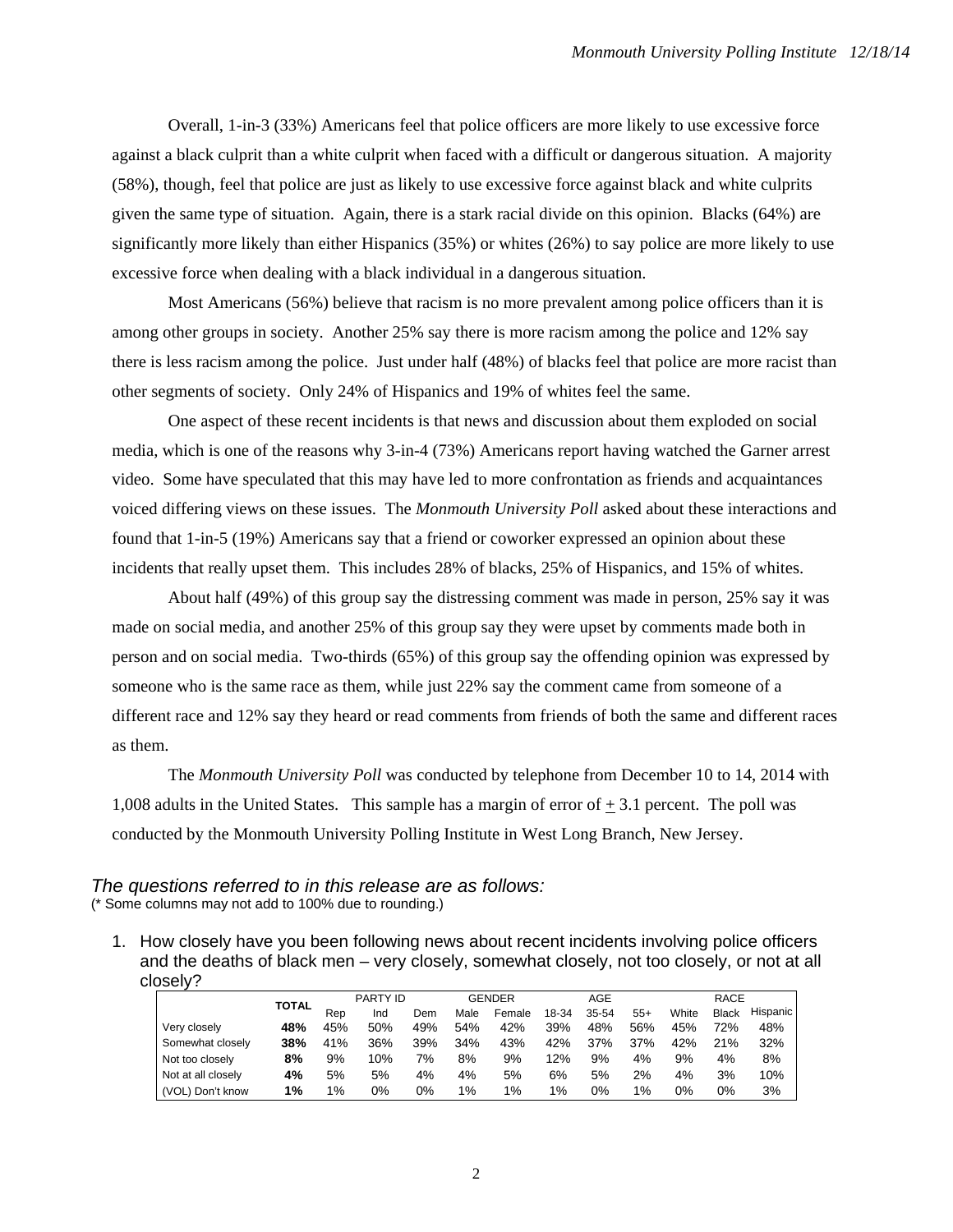2. Have you heard that grand juries chose not to indict police officers in two separate incidents involving the death of black men in Missouri and New York, or not?

|                  | <b>TOTAL</b> |     | <b>PARTY ID</b> |     |      | GENDER |       | AGE   |       |       | <b>RACE</b>  |          |
|------------------|--------------|-----|-----------------|-----|------|--------|-------|-------|-------|-------|--------------|----------|
|                  |              | Rep | Ind             | Dem | Male | Female | 18-34 | 35-54 | $55+$ | White | <b>Black</b> | Hispanic |
| Have heard       | 92%          | 90% | 92%             | 95% | 94%  | 91%    | 85%   | 96%   | 96%   | 93%   | 97%          | 90%      |
| Have not heard   | 7%           | 9%  | 7%              | 4%  | 6%   | 8%     | 14%   | 4%    | 3%    | 6%    | 3%           | 10%      |
| (VOL) Don't know | 1%           | 0%  | $1\%$           | 0%  | 0%   | 1%     | 0%    | 1%    | $1\%$ | 1%    | 0%           | 0%       |

3. Do you think blacks are justified or not justified in being upset with how these cases were handled by prosecutors and the courts?

|                  |              |     | <b>PARTY ID</b> |     |      | GENDER |       | AGE   |        |       | <b>RACE</b>  |          |
|------------------|--------------|-----|-----------------|-----|------|--------|-------|-------|--------|-------|--------------|----------|
|                  | <b>TOTAL</b> | Rep | Ind             | Dem | Male | Female | 18-34 | 35-54 | $55+$  | White | <b>Black</b> | Hispanic |
| Justified        | 43%          | 29% | 43%             | 58% | 41%  | 45%    | 49%   | 38%   | 44%    | 41%   | 66%          | 35%      |
| Not iustified    | 38%          | 57% | 34%             | 28% | 40%  | 35%    | 34%   | 40%   | 39%    | 41%   | 21%          | 37%      |
| (VOL) Depends    | 11%          | 8%  | 14%             | 9%  | 12%  | 10%    | 7%    | 14%   | $11\%$ | 11%   | 10%          | 13%      |
| (VOL) Don't know | 8%           | 7%  | 8%              | 5%  | 6%   | 9%     | 9%    | 7%    | 7%     | 7%    | 3%           | 15%      |

4. Based on what you know or have heard, [*CHOICES WERE ROTATED*] do grand juries try to determine whether someone is guilty or innocent OR do grand juries simply assess whether a crime may have been committed?

|                                                    |       |     | <b>PARTY ID</b> |     |      | <b>GENDER</b> |       | AGE   |       |       | <b>RACE</b>  |          |
|----------------------------------------------------|-------|-----|-----------------|-----|------|---------------|-------|-------|-------|-------|--------------|----------|
|                                                    | TOTAL | Rep | Ind             | Dem | Male | Female        | 18-34 | 35-54 | $55+$ | White | <b>Black</b> | Hispanic |
| Determine whether someone<br>is quilty or innocent | 26%   | 24% | 25%             | 28% | 24%  | 27%           | 29%   | 25%   | 22%   | 22%   | 34%          | 21%      |
| Assess whether a crime may<br>have been committed  | 63%   | 65% | 66%             | 58% | 67%  | 60%           | 61%   | 65%   | 64%   | 67%   | 47%          | 68%      |
| (VOL) Both                                         | 3%    | 1%  | 4%              | 3%  | 3%   | 3%            | 3%    | 3%    | 3%    | 3%    | 4%           | 4%       |
| (VOL) Don't know                                   | 8%    | 9%  | 5%              | 11% | 6%   | 10%           | 6%    | 7%    | 11%   | 8%    | 15%          | 7%       |

5. Have you seen the video showing Eric Garner being put in a chokehold by a police officer, or not?

|                  | <b>TOTAL</b> |     | <b>PARTY ID</b> |     |      | <b>GENDER</b> |       | AGE   |       |       | RACE         |            |
|------------------|--------------|-----|-----------------|-----|------|---------------|-------|-------|-------|-------|--------------|------------|
|                  |              | Rep | Ind             | Dem | Male | Female        | 18-34 | 35-54 | $55+$ | White | <b>Black</b> | Hispanic I |
| Yes, have seen   | 73%          | 75% | 70%             | 77% | 78%  | 69%           | 62%   | 75%   | 84%   | 74%   | 85%          | 64%        |
| No. have not     | 26%          | 24% | 29%             | 22% | 22%  | 29%           | 37%   | 25%   | 16%   | 26%   | 14%          | 36%        |
| (VOL) Don't know | 1%           | 0%  | 0%              | 1%  | 0%   | 2%            | $1\%$ | 1%    | 0%    | 0%    | 1%           | 0%         |

6. Do you think the grand jury would or would not have indicted the police officer if Eric Garner had been white?

|                  |              |     | <b>PARTY ID</b> |     |      | <b>GENDER</b> |       | AGE   |       |       | <b>RACE</b>  |          |
|------------------|--------------|-----|-----------------|-----|------|---------------|-------|-------|-------|-------|--------------|----------|
|                  | <b>TOTAL</b> | Rep | Ind             | Dem | Male | Female        | 18-34 | 35-54 | $55+$ | White | <b>Black</b> | Hispanic |
| Would have       | 29%          | 18% | 27%             | 41% | 27%  | 31%           | 33%   | 27%   | 28%   | 24%   | 58%          | 27%      |
| Would not have   | 49%          | 62% | 50%             | 37% | 56%  | 43%           | 45%   | 54%   | 48%   | 54%   | 27%          | 50%      |
| (VOL) Don't know | 22%          | 20% | 23%             | 22% | 18%  | 26%           | 22%   | 20%   | 24%   | 23%   | 15%          | 23%      |

7. When faced with a difficult or dangerous situation, are police officers more likely to use excessive force if the culprit is black, or are they just as likely to use excessive force against black and white culprits given the same type of situation?

|                                            | <b>TOTAL</b> |     | <b>PARTY ID</b> |     |       | GENDER |       | AGE   |       |       | RACE  |                 |
|--------------------------------------------|--------------|-----|-----------------|-----|-------|--------|-------|-------|-------|-------|-------|-----------------|
|                                            |              | Rep | Ind             | Dem | Male  | Female | 18-34 | 35-54 | $55+$ | White | Black | <b>Hispanic</b> |
| More likely                                | 33%          | 13% | 33%             | 52% | 33%   | 33%    | 39%   | 28%   | 34%   | 26%   | 64%   | 35%             |
| Just as likely                             | 58%          | 77% | 58%             | 40% | 59%   | 56%    | 50%   | 65%   | 57%   | 66%   | 31%   | 53%             |
| (VOL) Police do not<br>use excessive force | $1\%$        | 0%  | $1\%$           | 1%  | $1\%$ | 0%     | $1\%$ | $1\%$ | $1\%$ | $1\%$ | 0%    | $1\%$           |
| (VOL) Don't know                           | 8%           | 10% | 7%              | 7%  | 7%    | 10%    | 10%   | 7%    | 8%    | 8%    | 5%    | 10%             |